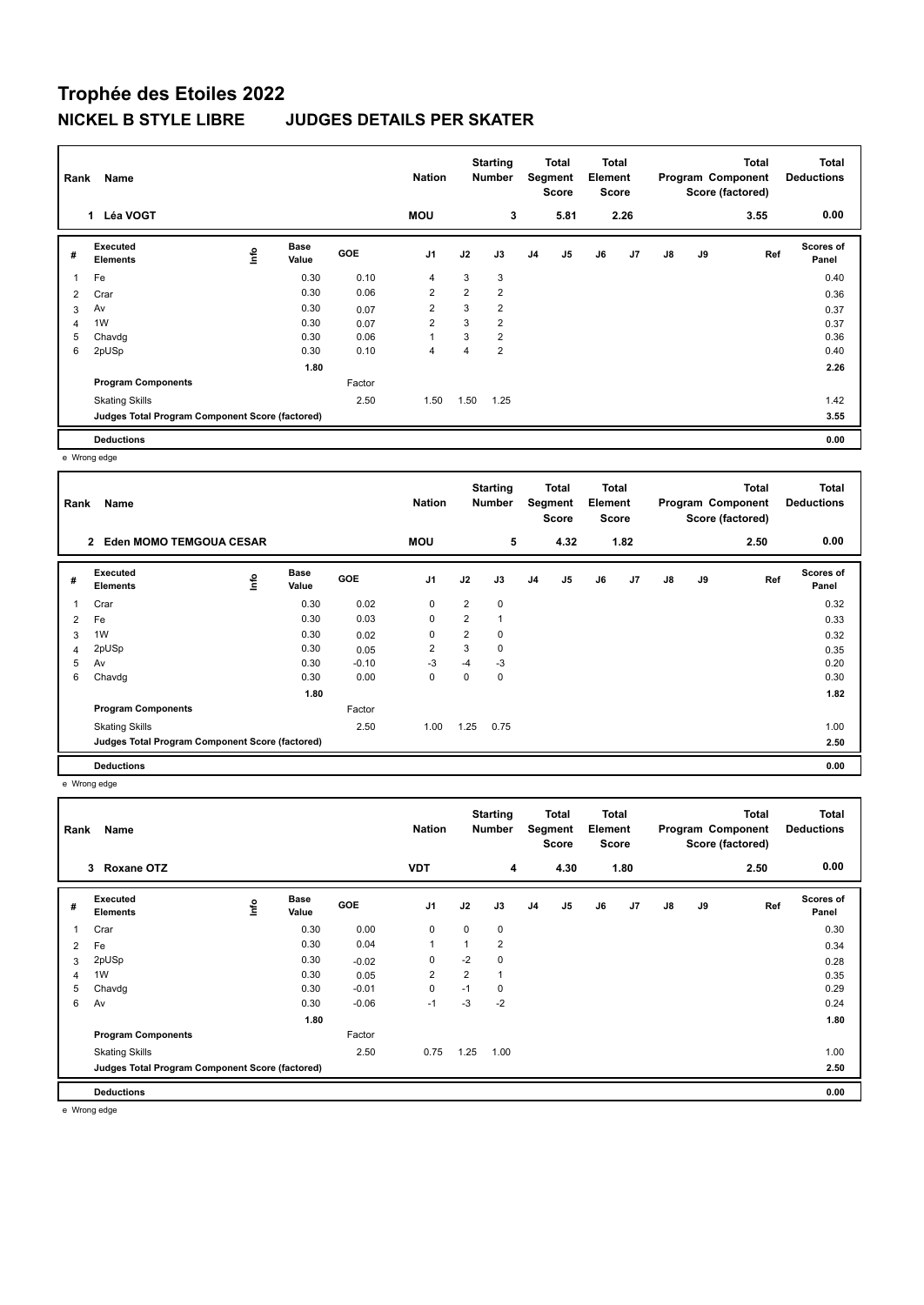## **Trophée des Etoiles 2022 NICKEL B STYLE LIBRE JUDGES DETAILS PER SKATER**

| Rank | Name                                            |   |                      | <b>Nation</b> |                | <b>Starting</b><br><b>Number</b> |                | <b>Total</b><br>Segment<br><b>Score</b> |      | Total<br>Element<br><b>Score</b> |      |               | <b>Total</b><br>Program Component<br>Score (factored) | <b>Total</b><br><b>Deductions</b> |                           |
|------|-------------------------------------------------|---|----------------------|---------------|----------------|----------------------------------|----------------|-----------------------------------------|------|----------------------------------|------|---------------|-------------------------------------------------------|-----------------------------------|---------------------------|
|      | 4 Marie JEANBOURQUIN                            |   |                      |               | <b>TRM</b>     |                                  | $\mathbf{2}$   |                                         | 3.92 |                                  | 1.84 |               |                                                       | 2.08                              | 0.00                      |
| #    | Executed<br><b>Elements</b>                     | 울 | <b>Base</b><br>Value | <b>GOE</b>    | J <sub>1</sub> | J2                               | J3             | J <sub>4</sub>                          | J5   | J6                               | J7   | $\mathsf{J}8$ | J9                                                    | Ref                               | <b>Scores of</b><br>Panel |
| 1    | Fe                                              |   | 0.30                 | 0.08          | 3              | 3                                | $\overline{2}$ |                                         |      |                                  |      |               |                                                       |                                   | 0.38                      |
| 2    | Crar                                            |   | 0.30                 | $-0.01$       | $-1$           | 0                                | 0              |                                         |      |                                  |      |               |                                                       |                                   | 0.29                      |
| 3    | Av                                              |   | 0.30                 | 0.00          | 0              | 0                                | 0              |                                         |      |                                  |      |               |                                                       |                                   | 0.30                      |
| 4    | 1W                                              |   | 0.30                 | $-0.02$       | $-1$           | $-1$                             | 0              |                                         |      |                                  |      |               |                                                       |                                   | 0.28                      |
| 5    | Chavdg                                          |   | 0.30                 | 0.00          | $-1$           |                                  | 0              |                                         |      |                                  |      |               |                                                       |                                   | 0.30                      |
| 6    | 2pUSp                                           |   | 0.30                 | $-0.01$       | $-2$           | 0                                | $\overline{1}$ |                                         |      |                                  |      |               |                                                       |                                   | 0.29                      |
|      |                                                 |   | 1.80                 |               |                |                                  |                |                                         |      |                                  |      |               |                                                       |                                   | 1.84                      |
|      | <b>Program Components</b>                       |   |                      | Factor        |                |                                  |                |                                         |      |                                  |      |               |                                                       |                                   |                           |
|      | <b>Skating Skills</b>                           |   |                      | 2.50          | 0.75           | 1.00                             | 0.75           |                                         |      |                                  |      |               |                                                       |                                   | 0.83                      |
|      | Judges Total Program Component Score (factored) |   |                      |               |                |                                  |                |                                         |      |                                  |      |               |                                                       |                                   | 2.08                      |
|      | <b>Deductions</b>                               |   |                      |               |                |                                  |                |                                         |      |                                  |      |               |                                                       |                                   | 0.00                      |

e Wrong edge

| Rank           | Name                                            |                                  |                      | <b>Nation</b> |                | <b>Starting</b><br><b>Number</b> |             | <b>Total</b><br>Segment<br><b>Score</b> |                | Total<br>Element<br><b>Score</b><br>1.46 |    |    | Total<br>Program Component<br>Score (factored) | <b>Total</b><br><b>Deductions</b> |                    |
|----------------|-------------------------------------------------|----------------------------------|----------------------|---------------|----------------|----------------------------------|-------------|-----------------------------------------|----------------|------------------------------------------|----|----|------------------------------------------------|-----------------------------------|--------------------|
|                | 5 Alyssa VANTAGGIATO                            |                                  |                      |               | <b>VDT</b>     |                                  | 6           |                                         | 3.54           |                                          |    |    |                                                | 2.08                              | 0.00               |
| #              | Executed<br><b>Elements</b>                     | $\mathop{\mathsf{Irr}}\nolimits$ | <b>Base</b><br>Value | <b>GOE</b>    | J <sub>1</sub> | J2                               | J3          | J <sub>4</sub>                          | J <sub>5</sub> | J6                                       | J7 | J8 | J9                                             | Ref                               | Scores of<br>Panel |
| 1              | Av                                              |                                  | 0.30                 | $-0.15$       | $-5$           | $-5$                             | $-5$        |                                         |                |                                          |    |    |                                                |                                   | 0.15               |
| $\overline{2}$ | Crar                                            |                                  | 0.30                 | $-0.10$       | $-4$           | $-3$                             | -3          |                                         |                |                                          |    |    |                                                |                                   | 0.20               |
| 3              | Fe                                              |                                  | 0.30                 | 0.00          | 1              | $-1$                             | $\mathbf 0$ |                                         |                |                                          |    |    |                                                |                                   | 0.30               |
| $\overline{4}$ | 1W                                              |                                  | 0.30                 | $-0.01$       | 0              | $-1$                             | 0           |                                         |                |                                          |    |    |                                                |                                   | 0.29               |
| 5              | Chavdg                                          |                                  | 0.30                 | 0.00          | 1              | $-1$                             | 0           |                                         |                |                                          |    |    |                                                |                                   | 0.30               |
| 6              | 2pUSp                                           |                                  | 0.30                 | $-0.08$       | $-3$           | $-2$                             | -3          |                                         |                |                                          |    |    |                                                |                                   | 0.22               |
|                |                                                 |                                  | 1.80                 |               |                |                                  |             |                                         |                |                                          |    |    |                                                |                                   | 1.46               |
|                | <b>Program Components</b>                       |                                  |                      | Factor        |                |                                  |             |                                         |                |                                          |    |    |                                                |                                   |                    |
|                | <b>Skating Skills</b>                           |                                  |                      | 2.50          | 0.75           | 1.00                             | 0.75        |                                         |                |                                          |    |    |                                                |                                   | 0.83               |
|                | Judges Total Program Component Score (factored) |                                  |                      |               |                |                                  |             |                                         |                |                                          |    |    |                                                |                                   | 2.08               |
|                | <b>Deductions</b>                               |                                  |                      |               |                |                                  |             |                                         |                |                                          |    |    |                                                |                                   | 0.00               |

e Wrong edge

| Rank | Name                                            |      |                      |            | <b>Nation</b>  |                | <b>Starting</b><br><b>Number</b> |                | Total<br>Segment<br><b>Score</b> | Total<br>Element<br>Score |                |               |    | <b>Total</b><br>Program Component<br>Score (factored) | <b>Total</b><br><b>Deductions</b> |
|------|-------------------------------------------------|------|----------------------|------------|----------------|----------------|----------------------------------|----------------|----------------------------------|---------------------------|----------------|---------------|----|-------------------------------------------------------|-----------------------------------|
|      | <b>Lilly RAUBER</b><br>6                        |      |                      |            | <b>TRM</b>     |                | 8                                |                | 3.53                             |                           | 1.65           |               |    | 2.08                                                  | $-0.20$                           |
| #    | Executed<br><b>Elements</b>                     | lnfo | <b>Base</b><br>Value | <b>GOE</b> | J <sub>1</sub> | J2             | J3                               | J <sub>4</sub> | J5                               | J6                        | J <sub>7</sub> | $\mathsf{J}8$ | J9 | Ref                                                   | Scores of<br>Panel                |
| 1    | Chavdg                                          |      | 0.30                 | 0.01       | $\pmb{0}$      | $\mathbf 0$    | 1                                |                |                                  |                           |                |               |    |                                                       | 0.31                              |
| 2    | Crar                                            |      | 0.30                 | $-0.01$    | $-1$           | 0              | 0                                |                |                                  |                           |                |               |    |                                                       | 0.29                              |
| 3    | Fe                                              |      | 0.30                 | 0.03       |                | $\overline{2}$ | 0                                |                |                                  |                           |                |               |    |                                                       | 0.33                              |
| 4    | 2pUSp                                           |      | 0.30                 | $-0.09$    | $-2$           | $-3$           | $-4$                             |                |                                  |                           |                |               |    |                                                       | 0.21                              |
| 5    | 1W                                              |      | 0.30                 | 0.00       | 0              | 0              | 0                                |                |                                  |                           |                |               |    |                                                       | 0.30                              |
| 6    | Av                                              |      | 0.30                 | $-0.09$    | $-3$           | -3             | $-3$                             |                |                                  |                           |                |               |    |                                                       | 0.21                              |
|      |                                                 |      | 1.80                 |            |                |                |                                  |                |                                  |                           |                |               |    |                                                       | 1.65                              |
|      | <b>Program Components</b>                       |      |                      | Factor     |                |                |                                  |                |                                  |                           |                |               |    |                                                       |                                   |
|      | <b>Skating Skills</b>                           |      |                      | 2.50       | 0.75           | 1.00           | 0.75                             |                |                                  |                           |                |               |    |                                                       | 0.83                              |
|      | Judges Total Program Component Score (factored) |      |                      |            |                |                |                                  |                |                                  |                           |                |               |    |                                                       | 2.08                              |
|      | <b>Deductions</b>                               |      | Time violation:      | $-0.20$    |                |                |                                  |                |                                  |                           |                |               |    |                                                       | $-0.20$                           |

e Wrong edge